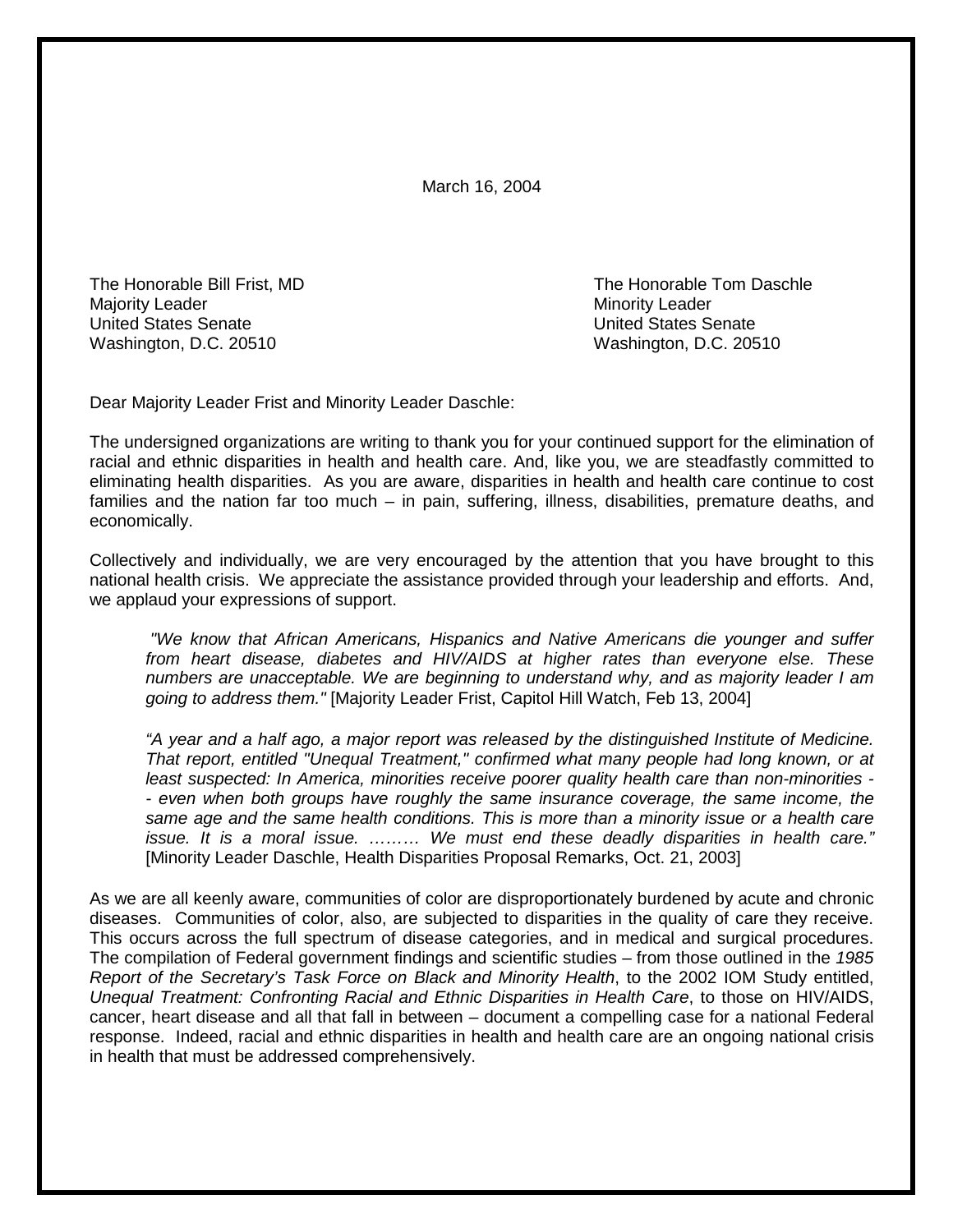The Honorable Bill Frist, MD The Honorable Tom Daschle

Page 2 March 16, 2004

It is against this backdrop of continuing disparities that we respectfully request that you combine your efforts and work to ensure enactment of an elimination of health disparities bill that –

- Implements the IOM Unequal Treatment Study recommendations;
- Reduces the number of uninsured:
- Ensures delivery of quality health care;
- Responds to the cultural and linguistic voids in care;
- Effectively addresses data collection, reporting, analysis and utilization;
- Strengthens the health care safety net infrastructure;
- Ensures accountability;
- Strengthens the Office for Civil Rights and the Office of Minority Health;
- Enhances research opportunities;
- Appropriately funds elimination of health disparities programs and projects including the Minority HIV/AIDS Initiative, REACH, OCR and OMH;
- Establishes community health empowerment zones;
- Fosters innovative outreach programs;
- Reduces disease and related complications;
- Promotes wellness and prevention;
- Increases workforce diversity throughout the health arena; and
- Establishes offices of minority health at key Federal agencies including CMS and FDA.

Clearly, the measure must not weaken existing minority health programs and funding. Please know that we are fully committed to working with you to help ensure enactment of such legislation.

We strongly believe that the elimination of racial and ethnic disparities in health and health care is within your combined reach. The American people in general and communities of color in particular are counting on you. Please – work together -- far too many lives are at stake. It is against this backdrop of health challenges and opportunities that we, the undersigned organizations, request a meeting with you. To respond to this letter, please contact Fredette West, Chair, Racial and Ethnic Health Disparities Coalition. She can be reached at 301-855-7008, or by email at [healthalliance@ix.netcom.com.](mailto:healthalliance@ix.netcom.com)

Again, the undersigned organizations thank you for your leadership, support and expressed commitment to the elimination of racial and ethnic disparities in health and health care. We look forward to working with you on this national health crisis.

Sincerely,

- ! African American Health Alliance\*
- ! National Medical Association\*
- ! Asian and Pacific Islander American Health Forum\*
- **E.** Summit Health Institute on Research and Education, Inc.\*
- ! National Black Caucus of State Legislatures\*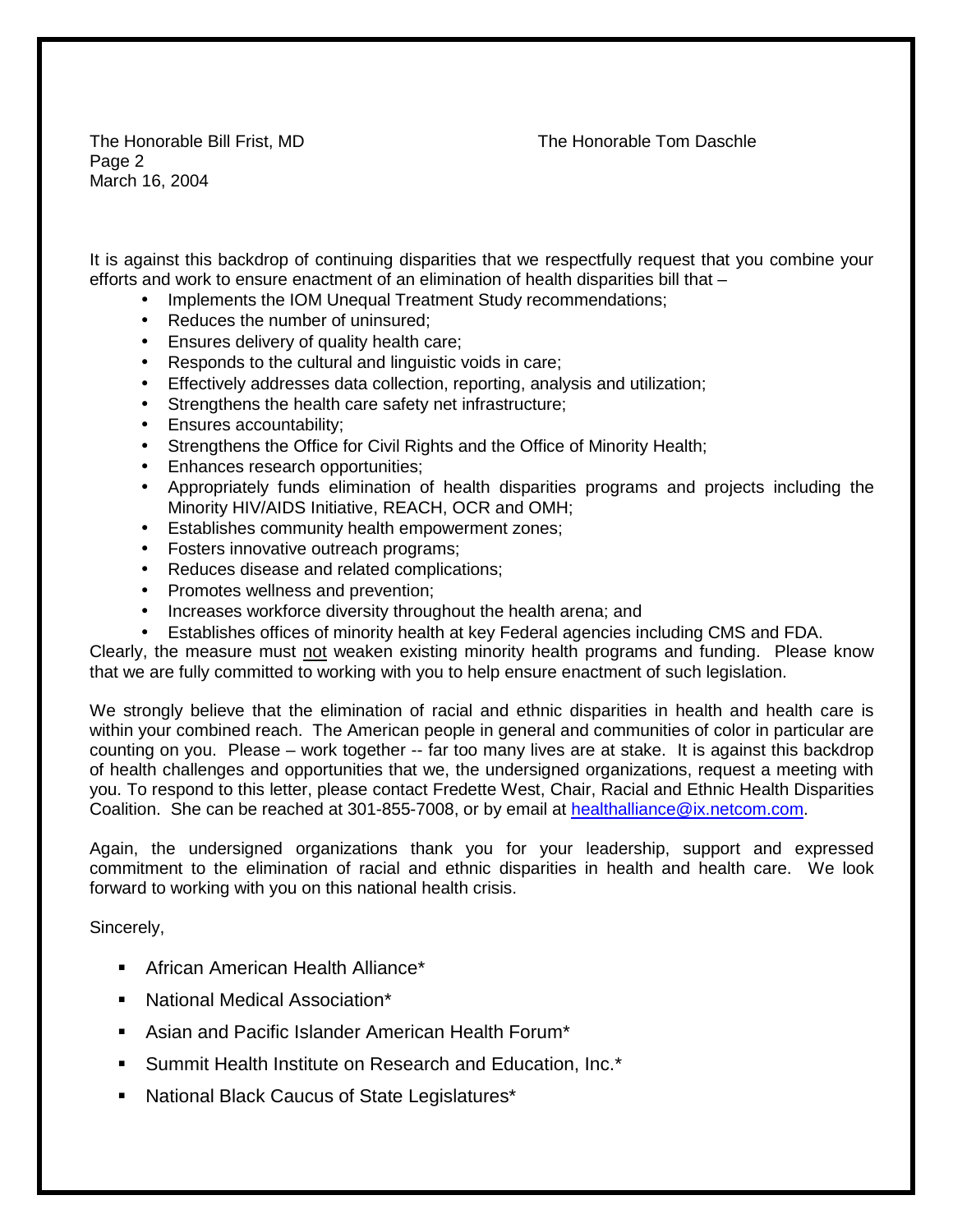Page 3 March 16, 2004

The Honorable Bill Frist, MD The Honorable Tom Daschle

- ! Consortium of Social Science Associations\*
- ! National Hispanic Medical Association\*
- ! Physicians for Human Rights\*
- ! Out of Many, One Coalition\*
- ! National Black Nurses Association\*
- ! National Hispanic Nurses Association\*
- **The Cave Institute\***
- ! National Association for Equal Opportunity in Higher Education\*
- **E** National Kidney Foundation
- **E.** American Public Health Association
- ! Breast Cancer Resource Committee, Inc.
- **EXEC** Association of University Centers on Disabilities
- ! National Association of Community Health Centers
- **EXEDENT Arkansas Minority Health Commission**
- **E** Intercultural Cancer Council Caucus
- ! National Association of Local Boards of Health
- ! National Haitian American Health Alliance
- AIDS Action
- **The Manhattan Central Medical Society**
- ! Association of Teachers of Preventive Medicine
- ! Papa Ola Lokahi!
- ! American Academy of Physician Assistants
- ! National Conference for Community and Justice
- **Examilies USA**
- **EXEC** American Heart Association
- ! Center for Community Health, Education & Research, Inc.